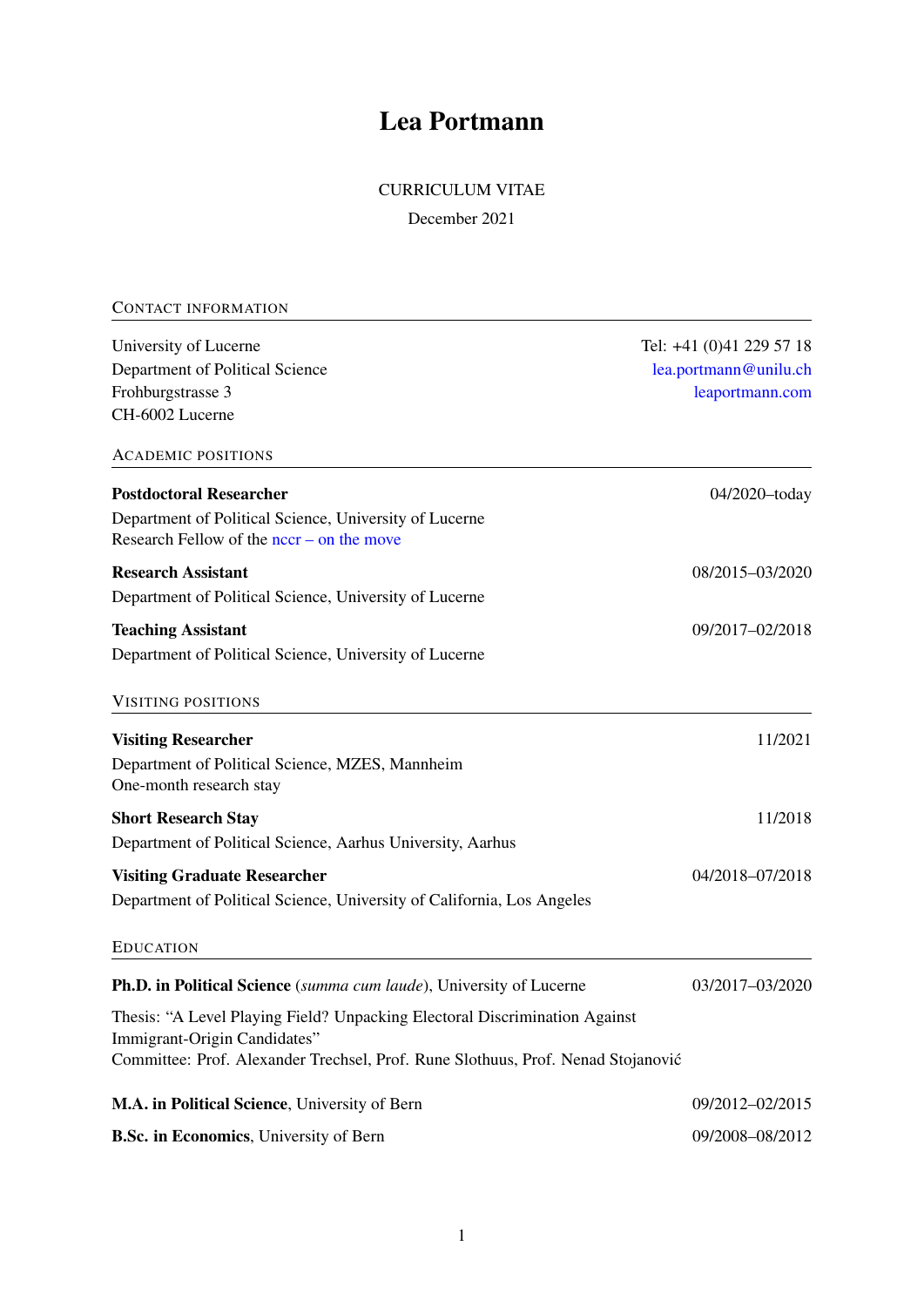#### Articles in peer-reviewed journals

Portmann, Lea, and Nenad Stojanović. 2019. "Electoral Discrimination Against Immigrant-Origin Candidates." *[Political Behavior](https://www.springerprofessional.de/electoral-discrimination-against-immigrant-origin-candidates/15352166)*. 41(1): 105–134. Covered by: [Blog Political Behavior,](https://politicalbehavior.wordpress.com/2018/01/22/electoral-discrimination-of-immigrant-origin-candidates/) [Neue Zürcher](https://www.nzz.ch/zuerich/wenn-das-ic-im-namen-den-wahlerfolg-verhindert-ld.1347526) [Zeitung,](https://www.nzz.ch/zuerich/wenn-das-ic-im-namen-den-wahlerfolg-verhindert-ld.1347526) [SWI swissinfo.ch.](https://www.swissinfo.ch/ger/politik/streichkonzert-der-kandidaten_wenn-das-wahlsystem-zu-diskriminierung-fuehrt/43941670)

Portmann, Lea. 2021. "Do Stereotypes Explain Discrimination Against Minority Candidates or Discrimination in Favor of Majority Candidates?" *[British Journal of Political Science](https://doi.org/10.1017/S0007123420000800)*. OnlineFirst.

Portmann, Lea, and Nenad Stojanović. 2021. "Are Immigrant-Origin Candidates Penalized Due to Ingroup Favoritism or Outgroup Hostility?" *[Comparative Political Studies](https://doi.org/10.1177/00104140211024293)*. OnlineFirst. Covered by (among others): [Universität Luzern News,](https://www.unilu.ch/news/studie-zur-diskriminierung-bei-schweizer-wahlen-6035/) [Neue Zürcher Zeitung,](https://www.nzz.ch/schweiz/wahlen-ein-auslaendischer-name-mindert-tendenziell-die-chancen-ld.1637904?mktcid=smsh&mktcval=Twitter) [Luzerner Zeitung,](https://www.luzernerzeitung.ch/news-service/inland-schweiz/politologie-luzerner-studie-waehler-diskriminieren-kandidaten-mit-migrationshintergrund-ld.2167835) [SWI swissinfo.ch.](https://www.swissinfo.ch/ger/auslaendische-namen-sind-bei-wahlen-ein-doppeltes-handicap/46823692)

Blatter, Joachim, Lea Portmann, and Frowin Rausis. 2021. "Theorizing Policy Diffusion: From a Patchy Set of Mechanisms to a Paradigmatic Typology." *[Journal of European Public Policy](https://doi.org/10.1080/13501763.2021.1892801)*. OnlineFirst.

Lutz, Philipp, and Lea Portmann. 2021. "Why Do States Admit Refugees? A Comparative Analysis of Resettlement Policies in OECD Countries." *[Journal of Ethnic and Migration Studies](https://www.tandfonline.com/doi/abs/10.1080/1369183X.2021.1999222)*. OnlineFirst. Covered by: [ECPR The Loop.](https://theloop.ecpr.eu/western-countries-use-resettlement-policies-strategically/)

Portmann, Lea. "What Makes a Successful Candidate? Political Experience and Low-Information Cues in Elections." Winner of the 2018 [NGC Best Paper Award.](https://www.unilu.ch/news/alle-news/auszeichnung-fuer-doktorandin-der-politikwissenschaft-3895/) Conditionally accepted at *The Journal of Politics*.

# Ongoing work

Auer, Daniel, Lea Portmann, and Thomas Tichelbäcker. "Electoral Discrimination, Party Rationale, and the Under-Representation of Minority Politicians." Revise and resubmit: *American Journal of Political Science.*

Blatter, Joachim, Lea Portmann, and Frowin Rausis. "Transnational Diffusion of Migration Policies, Typological Theorizing and the Mobilities Paradigm." Working paper.

Portmann, Lea. "Learning in Policy Diffusion Processes. Experimental Evidence on Migration Policy Making." Working paper.

Lablih, Moulay, Pirmin Bundi, and Lea Portmann. "How Emotions Shape Policy Learning." In preparation.

#### Other publications

Brantschen, Stefan, Nathalie Faoro, Philipp Lutz, Lea Portmann, and Flurina Wäspi. "Swiss Refugee Partnership: Eine neue Zulassungspolitik im Schweizer Asylwesen." *[foraus-Diskussionspapier](https://www.foraus.ch/wp-content/uploads/2019/02/foraus_Swiss-Refugee-Partnership.pdf)* No. 38 / February 2019.

Stojanović, Nenad and Lea Portmann. "Wahldiskriminierung von Kandidierenden mit Migrationshintergrund." *[De Facto](http://www.defacto.expert/2018/02/07/wahldiskriminierung-von-kandidierenden-mit-migrationshintergrund/)* (7.2.2018).

Portmann, Lea and Nenad Stojanovic. "'Nicht-Schweizer' Namen im Bundesrat: Die Wahl von Cassis ´ oder Maudet wäre präzedenzlos." *[De Facto](http://www.defacto.expert/2017/09/12/nicht-schweizer-namen-im-bundesrat-die-wahl-von-cassis-oder-maudet-waere-praezedenzlos/)* (12.9.2017).

Stojanović, Nenad and Lea Portmann. "Fussball und Demokratie. Spiegel des Volkes." Gastkommentar, *[Neue Zürcher Zeitung](https://www.nzz.ch/meinung/kommentare/fussball-und-demokratie-spiegel-des-volkes-ld.88193)* (11.6.2016).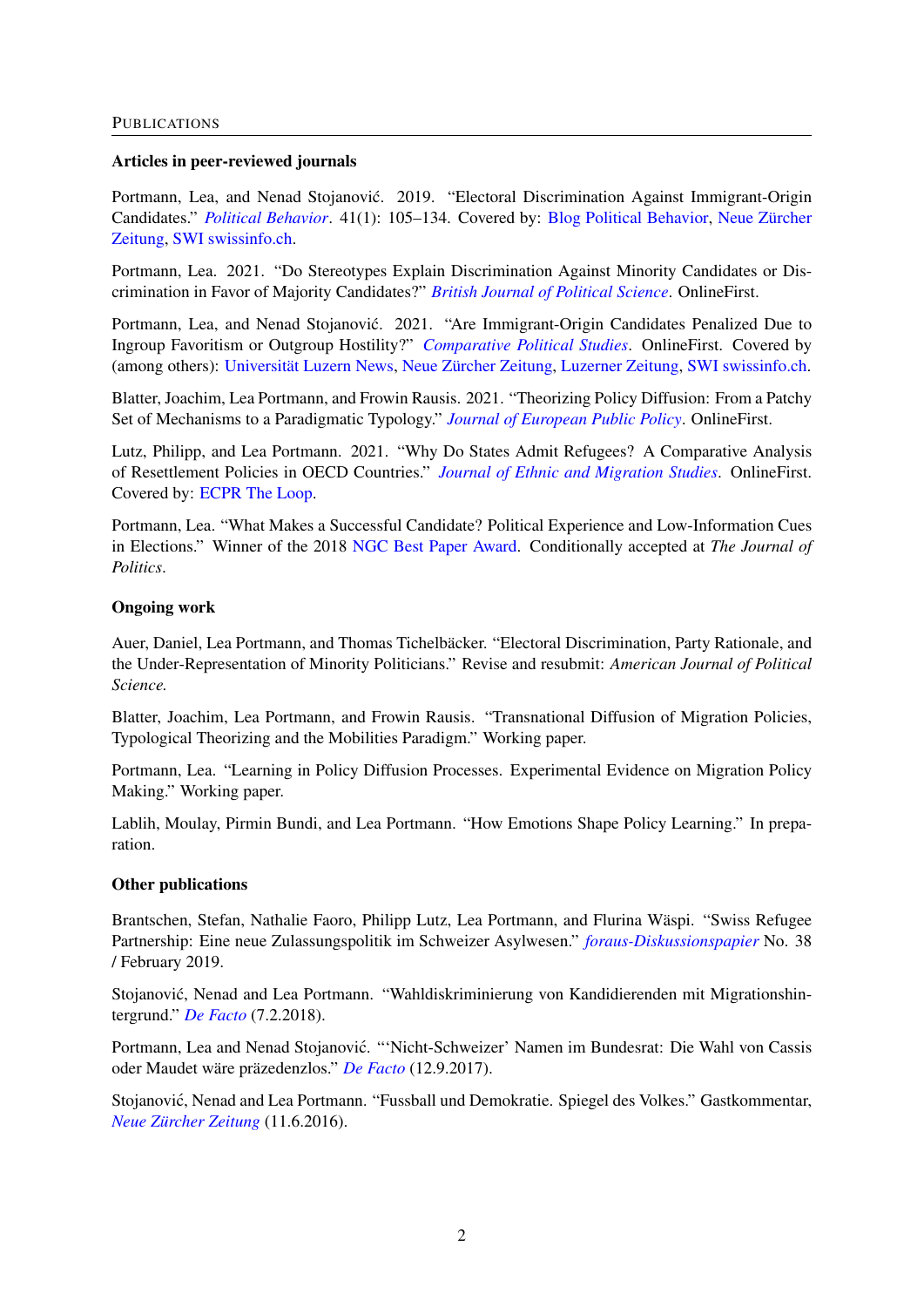# GRANTS AND AWARDS

Grant for a Visiting Fellowship, Research Committee of the nccr – on the move, CHF 6,000, for a research stay at the University of Mannheim, April 2021–June 2021 (postponed to fall 2021).

Best Paper Award Neuchatel Graduate Conference of Migration and Mobility Studies 2018, Paper: "Ballot Cues and Discrimination against Candidates of Immigrant-Origin," September 2018.

Starting Grant Plus Bridge, Research Committee of the University of Lucerne, CHF 39,700, December 2017–August 2018 (together with Prof. Joachim Blatter).

Starting Grant, Graduate School of Humanities and Social Sciences, University of Lucerne, CHF 28,000, April 2016–April 2017.

Travel grant, Swiss Academy of Humanities and Social Sciences, April 2016.

# CONFERENCE ACTIVITY

# Organization of scientific meetings

Member of the organizing committee of the Neuchatel Graduate Conference (nccr – on the move), Neuchatel, July 2021.

Retreat "From affective partisan polarization to social media effects and discrimination in electoral campaigns" (together with Prof. Alexander Trechsel), University of Lucerne, December 2017.

# Conference participation

APSA Annual Meeting: 2020 (virtual)

EPSA Annual General Conference: 2020 (virtual), 2019

ECPR General Conference: 2020 (virtual), 2018, 2017

IMISCOE Annual conference: 2021 (virtual)

ISPP Annual Meeting: 2020 (virtual)

SPSA Annual Congress: 2021 (virtual), 2020, 2019, 2018

Neuchatel Graduate Conference of Migration and Mobility Studies: 2018, 2017

Political Behaviour Colloquium EUI: 2018

ECPR Joint Sessions: 2016

MPSA Annual Conference: 2016

#### **SERVICE**

Reviews for *American Political Science Review*; *Electoral Studies*; *Journal of Politics*; *Journal of Elections, Public Opinion and Parties*; *Party Politics*; *Political Behavior*

Member of the Diversity Working Group ("AG Diversity"), University of Lucerne